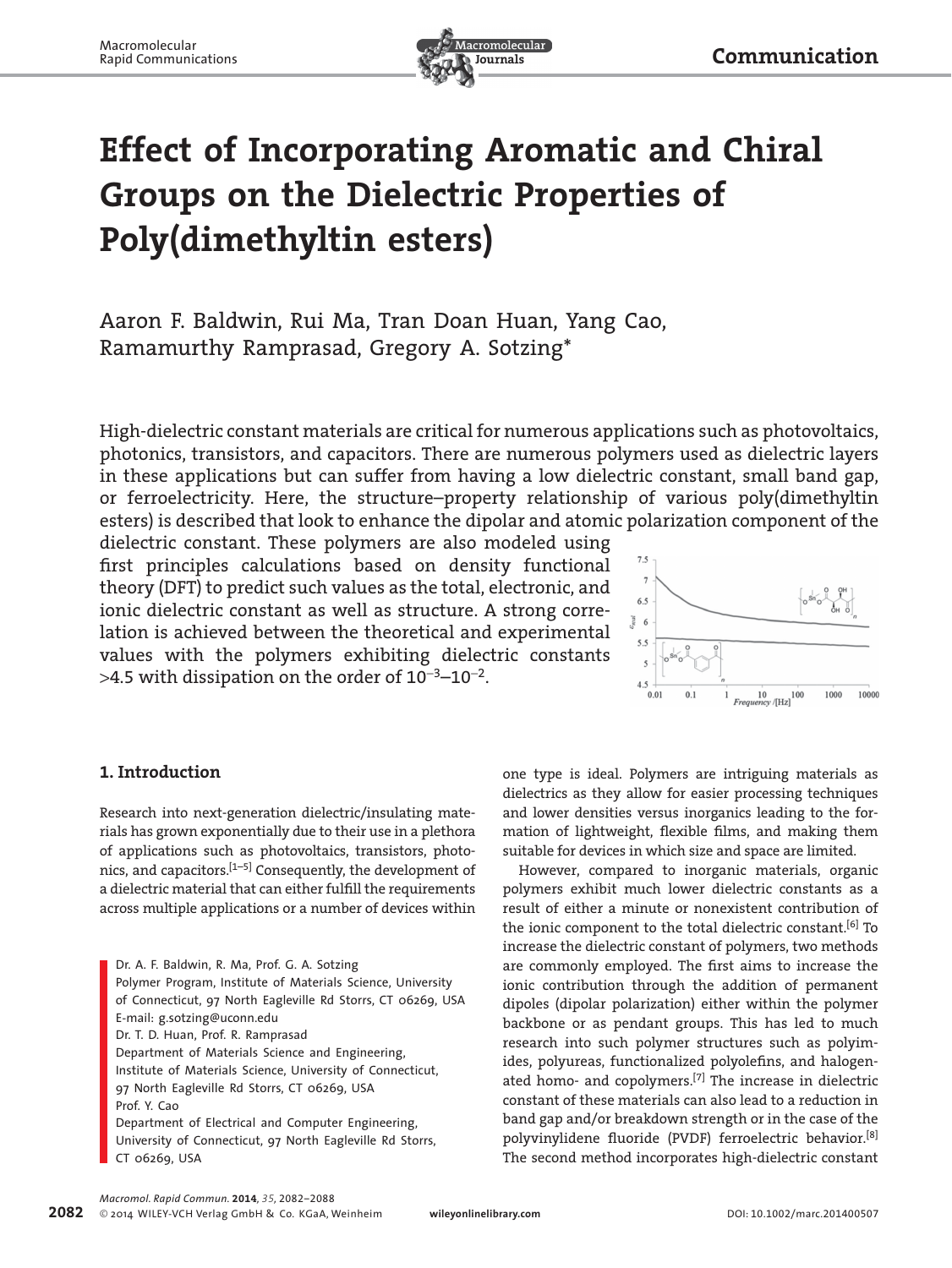inorganic nanofillers, such as barium titanate, which in addition may also give rise to interfacial polarization between the polymer matrix and nanoparticle.<sup>[9]</sup> In order to achieve a total increase in dielectric constant, a large portion of the higher density nanoparticle needs to be added, which can cause detrimental effects to other electronic properties of the polymer such as reduced breakdown strength.<sup>[10]</sup> Experiments have shown that even the dielectric constant of the nanoparticle is related to its size and that the smaller the size of the nanoparticle a much lower dielectric constant is observed.<sup>[11]</sup>

Recent computations have shown the benefit of the incorporation of metal atoms, such as tin, covalently bonded within a polymer backbone on the dielectric properties.<sup>[12,13]</sup> By imbedding the metal atom into the polymer, it is expected that undesirable effects due to aggregation will be absent and that the metal will be dispersed throughout the matrix. Also, creating polymers containing tin-heteroatom, such as oxygen, bonds leads to an enhancement of the dipolar and atomic polarization due to the increase in electronegativity difference between the two compared with carbon-heteroatom. We recently studied the structure–dielectric property relationship of aliphatic poly(dimethyltin esters) where dimethyltin dicarboxylate groups were joined together with methylene groups of varying length.<sup>[14,15]</sup> These polymers exhibited dielectric constants ≥5.3, dielectric loss for the majority of the systems on the order of  $10^{-2}$ and band gaps ≥4.6 eV. Based on these results, the critical amount of tin within a polymer, dependent upon the requirements of the application, can be identified. It was found theoretically and confirmed experimentally that the coordination complex and polymer structure, and as a result the dielectric properties, could be tailored by using different processing methods.

 Here, we investigate a series of poly(dimethyltin esters), based on the synthetic method described by Zilkha and Carraher, in which the effect of having an aromatic ring adjacent to the dimethyltin dicarboxylate group or chiral centers on polymer morphology, thermal stability, and dielectric properties.<sup>[16]</sup> We employ density functional theory (DFT) to model our polymers and calculate the resulting dielectric properties and compare to the experimental results.  $[17]$  We can conclude from these results which type of aromatic ring, i.e., electron donating or withdrawing, positioning of the dimethytin dicarboxylate group on the aromatic ring and the level of crystallinity needed to optimize the dielectric properties of these polymers. Furthermore, based on these correlations, it is implied that the modelling method is effective in the design of dielectric materials and from this a fundamental understanding of how to improve these materials, possibly incorporating both types of functionalities, for a second generation can be achieved.

# **2. Experimental Section**

## **2.1. Theoretical Methodology**

 Our DFT calculations were performed using Vienna Ab initio Simulation Package (VASP), employing the Perdew-Burke-Ernzerhof (PBE) functional for the exchange-correlation energies and the non-local vdW-DF2 for the long-range van der Waals interactions.<sup>[18-20]</sup> To determine the structures of the examined aromatic and chiral poly(dimethyltin esters), we used the minima-hopping structure prediction method.<sup>[21]</sup> Given that the polymer structures are predicted, we computed the relevant properties, one of which is the band gap at the PBE level. The dielectric constants were also calculated within the formalism of density functional perturbation theory as implemented in VASP.[22]

## **2.2. Materials**

 All diacids (Acros Organics), dimethyltin dichloride (TCI), and tetrahydrofuran (J.T. Baker, HPLC grade) were used as received. Sodium hydroxide, NaOH, and triethylamine, TEA, were purchased from Fisher Scientific. Deionized water was obtained from a Millipore purification system.

#### **2.3. Instrumentation**

 Fourier transform infrared (FTIR) spectra were collected using a Nicolet Magna 560 FTIR spectrometer (resolution 0.35  $cm^{-1}$ ) and are reported in wavenumbers ( $cm<sup>-1</sup>$ ). The spectrum was obtained from a KBr pellet containing the polymer. Thermogravimetric analysis (TGA) was performed using a TA instruments TGA Q500 with a heating rate of 10 °C min<sup>-1</sup> under  $N_2$  atmosphere. Differential scanning calorimetry (DSC) was performed on a TA instruments DSC O series with a first heating cycle rate of 40  $^{\circ}$ C min<sup>-1</sup>, a cooling cycle of 40  $^{\circ}$ C min<sup>-1</sup>, and a second heating cycle of 10 °C min<sup>-1</sup>. Dielectric data were collected using an IMASS time domain dielectric spectrometer (TDS) with measurements done in an air-circulating oven at constant temperature. X-ray diffraction (XRD) data were collected on powdered samples using a Bruker D2 Phaser with a Cu–K $\alpha$  ( $\lambda$  = 1.54184 Å) radiation source.

#### **2.4. Synthesis**

 Scheme 1 illustrates the general reaction procedure for the synthesis of poly(dimethyltin esters). In general, to a round bottomed flask is added the diacid(s) and distilled water. To this aqueous solution/mixture is added slightly more than two equivalents, versus the diacid, of either NaOH, in the case of the aromatic polymers, or TEA, for the tartaric acid systems, to create an acid/base equilibrium and allow for carboxylation. The aqueous solution is then stirred rapidly. To a second flask is added slightly lower molar equivalent versus the diacid of dimethyltin dichloride and dissolved in THF. The organic phase is then rapidly added to the aqueous phase. The solution is stirred until the polymer precipitates from the interface. The solid is filtered and washed with equal amounts of THF and water and dried in vacuo (30 in. Hg) at 115 °C for 24 h (see Supporting Information for synthesis details).



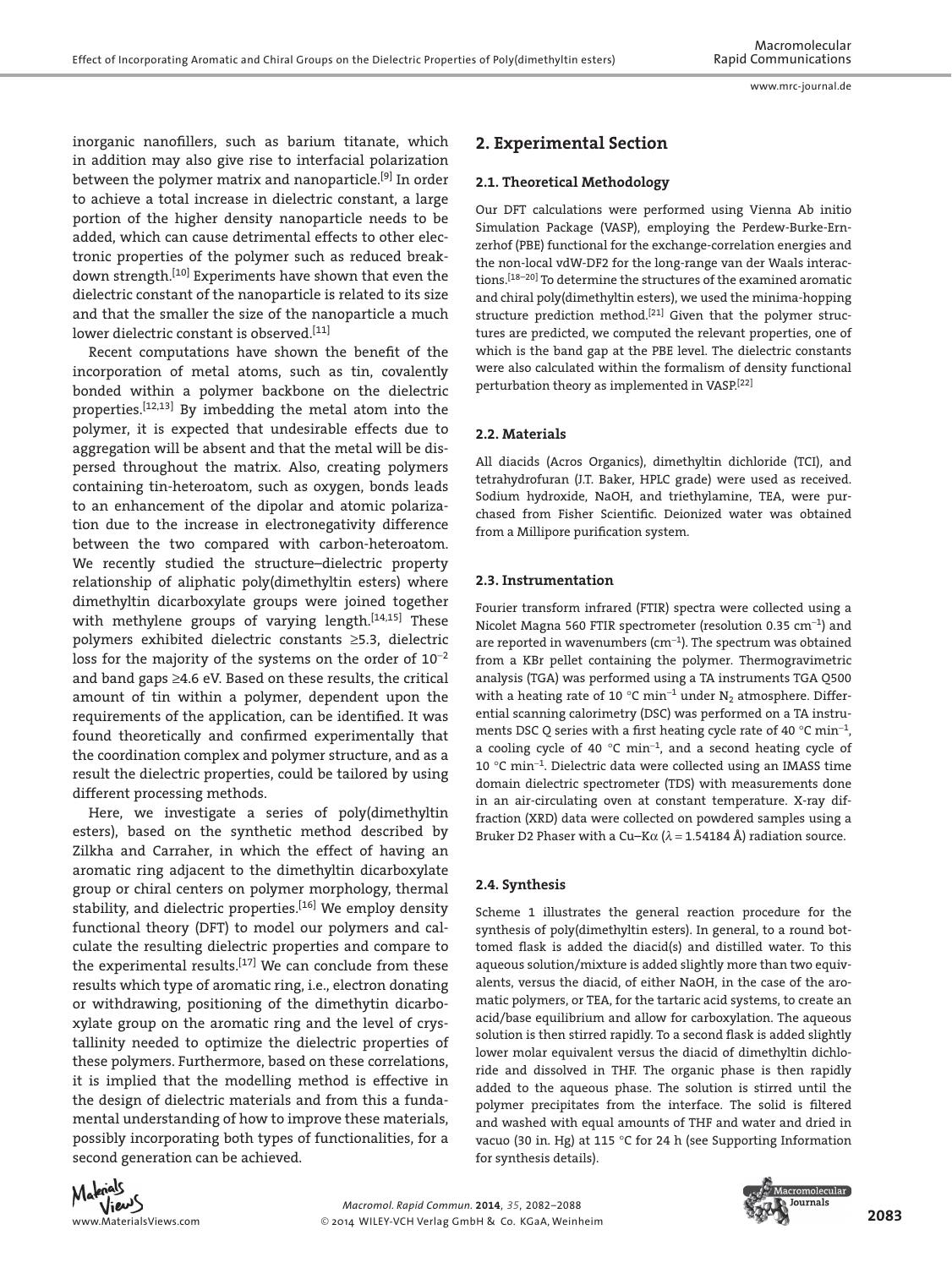

*Scheme 1.* Interfacial polymerization reaction scheme for the formation of poly(dimethyltin esters).

## **3. Results and Discussion**

#### **3.1. Coordination Complexes of Poly(dimethyltin esters)**

 Tin compounds have been reported to take a coordination number of four, five, six, or seven. From our calculations, the poly(dimethyltin esters) are six coordinated, forming octahedral complexes, which are grouped into three different structural motifs, herein labeled the  $\alpha$ -, β-, and γ-motif (see Supporting Information for pictorial representation for these structures). The  $\alpha$ -motif represents a 1D, intrachain complex in which the tin atom is covalently bonded to two oxygen atoms from the two carboxylate groups and coordinated with two longer bonds to the two carbonyl oxygen atoms from the same repeat unit. In contrast, the β-motif is a 3D, interchain structure characterized by the same two covalent Sn-O bonds but with coordination occurring with carbonyl oxygen atoms from a different polymer chain. The γ-motif is the combination of the  $α$ - and  $β$ -motif within the same polymer chain, shown

to be on the same repeat unit, i.e., one carboxylate being intrachain and the other interchain; though in reality, the polymer chain is a mixture of both complexes in an unknown ratio.

 Experimentally, the presence of these three motifs is confirmed using IR (see Supporting Information for IR spectra of the polymers). Though Peruzzo was the first to hypothesize that the two complexes could coexist, Carraher was the first to report the IR absorption range of these complexes.  $[23,24]$  The complexes are characterized by asymmetric and symmetric bridging (interchain), 1550–1580  $cm^{-1}$  and 1410–1430  $cm^{-1}$ , respectively, and nonbridging (intrachain), 1635–1660  $cm^{-1}$  and 1350–1370  $cm<sup>-1</sup>$ , respectively, carbonyl absorptions. Each of these absorptions is present in the IR spectra of the polymers described here in varying intensities. This confirms what is expected, that at ambient conditions each of the motifs exists in an unknown quantity within the polymer chains.

## **3.2. Aromatic Poly(dimethyltin esters)**

 As stated previously, three different types of aromatic systems are investigated, electron- withdrawing pyridine, electron-donating thiophene, and electron "neutral" benzene rings. The effect of the placement of the carboxylic acids in relation to each other on both the pyridine and benzene systems on the dielectric properties is also evaluated. A second dipole is observed when the carboxylic acids are metapositioned to each other versus parapositioned. Due to the insolubility in most common organic solvents, pellets were pressed to measure the dielectric properties. The dielectric properties (Table 1) at ambient conditions, ca. 25 °C and 1 atm, illustrated in Figure 1(a and b), show consistent dielectric constants over a frequency range of  $10^{-2}$  –  $10^4$  Hz. As expected the three polymers, poly(dimethyltin isophthalate) (p(DMTIso)),

■ *Table 1*. Theoretical and experimental dielectric properties of poly(dimethyltin esters).

| Polymer                 | $\epsilon_{\rm exp.}^{\rm a)}$ | $\epsilon_{\rm DFT}^{\rm (b)}$ | $tan\delta$<br>[%] |
|-------------------------|--------------------------------|--------------------------------|--------------------|
|                         |                                |                                |                    |
| p(DMTTer)               | 4.71                           | 6.19                           | 3.13               |
| p(DMT 2,6-DPA)          | 5.64                           | 6.79                           | 1.50               |
| p(DMT 2,5-DPA)          | 4.81                           | 6.30                           | 1.04               |
| $p(DMT 2, 5-TDC)$       | 5.08                           | 7.91                           | 3.04               |
| p(DMT D-Tar)            | 6.18                           | 7.15                           | 3.13               |
| p(DMT 50/50 Glu/D-Tar)  | 5.31                           | 6.32                           | 1.08               |
| p(DMT 50/50 Glu/L-Tar)  | 5.55                           | -                              | 1.95               |
| p(DMT 50/50 Glu/DL-Tar) | 4.97                           | 6.52                           | 5.33               |

a) Average value over  $10^{-2}$  –  $10^4$  Hz; b) Theoretical values based on density functional theory (DFT).



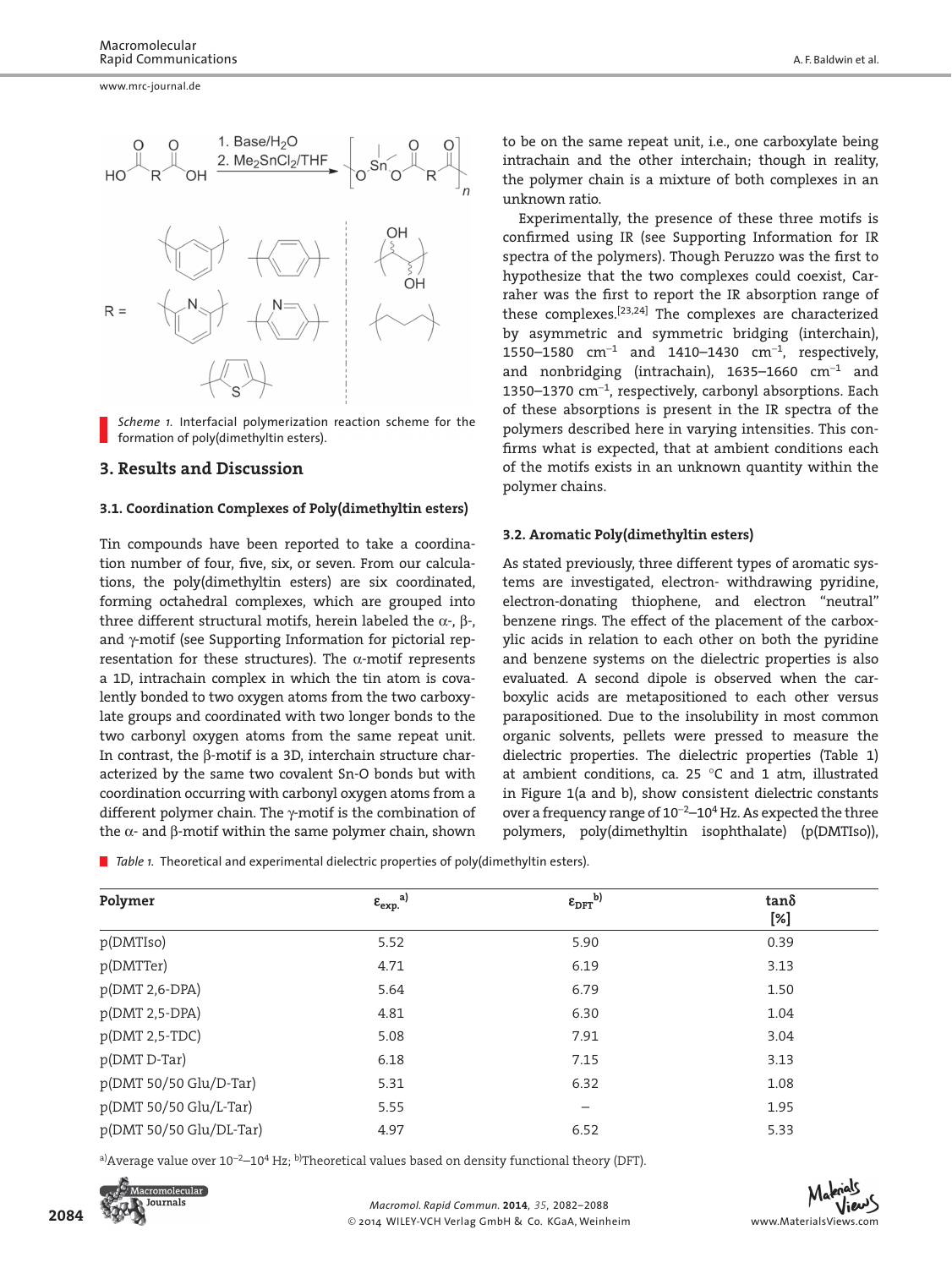

*Figure 1.* Dielectric properties (a and b) of poly(dimethyltin isophthalate), p(DMTIso); poly(dimethyltin terephthalate), p(DMTTer); poly(dimethyltin 2,6-dipicolinate), p(DMT 2,6-DPA); poly(dimethyltin 2,5-dipicolinate), p(DMT 2,5-DPA); and poly(dimethyltin 2,5-thiophenedicarboxylate), p(DMT 2,5-TDC), at ambient conditions. Temperature dependence of dielectric properties, c and d, of p(DMTIso).

poly(dimethyltin 2,6-dipicolinate) (p(DMT 2,6-DPA)), poly(dimethyltin 2,5-thiophenedicarboxylate) (p(DMT 2,5- TDC)), in which the carboxylic acids are metapositioned exhibit higher average dielectric constants ( $\varepsilon_{\text{avg}}$ ), 5.52, 5.64, and 5.08, respectively. In contrast, poly(dimethyltin terephthalate) (p(DMTTer)) and poly(dimethyltin 2,5-dipicolinate) (p(DMT 2,5-DPA)) have  $\varepsilon_{\text{avg}}$  values of 4.71 and 4.81, respectively. The trend in dielectric constant for the metapositioned polymers, when comparing what type of aromatic ring is present, is pyridine > benzene > thiophene. The behavior of the experimental dielectric constants reported for the metapositioned carboxylate groups is a result of the size and electron density/polarity of the aromatic ring. It is expected that as the size of the ring system is increased the resulting dielectric constant would be lower due to larger molecular volume. However, thiophene is electron rich and pyridine is electron deficient, which gives rise to differences in electron density within the ring system. For example, the electron density of the benzene ring is spread evenly, whereas the in the pyridine ring, the electron density is localized around the nitrogen. As for the parapositioned polymers, the benzene containing polymer, p(DMTTer), has a higher average dielectric constant versus the pyridine,  $p(DMT 2,5-DPA)$ , though there is an inflection point at 3 Hz and the pyridine containing polymer exhibits a higher dielectric constant. Again the behavior in the data can be attributed to the polarity of the aromatic ring system.

 The calculated dielectric constants show that p(DMT 2,5-TDC) has the highest dielectric constant followed by the pyridine- and benzene-based polymers. In the pyridine polymers, the metapositioned polymer has a higher dielectric constant than the parapositioned, which is the opposite for the benzene-based systems. The lack of correlation in trends can be attributed to the calculations being performed on highly crystalline systems at temperatures below ambient conditions as well as complications in the experimental measurements with respect to sample preparation and consistency of measurements. This also highlights the fact that the exact structures of these polymers are quite complex versus other systems we have investigated and that further experimental data are required to pinpoint further details of polymer morphology for input into our models.

 The performance of a dielectric material is also governed by its dielectric loss/dissipation. Minimal loss is ideal as high dissipation in dielectric constant will result in energy absorption or in the case of photonic crystals a variation in band gap as it is inversely proportional to dielectric constant.<sup>[5]</sup> All of the polymers have dissipation factors at or below 3%, with p(DMTIso) having an average dissipation of 0.39%. The high dissipation for the polymers can be attributed to presence of residual water, which is seen in the TGA analysis (see Supporting Information for TGA traces).



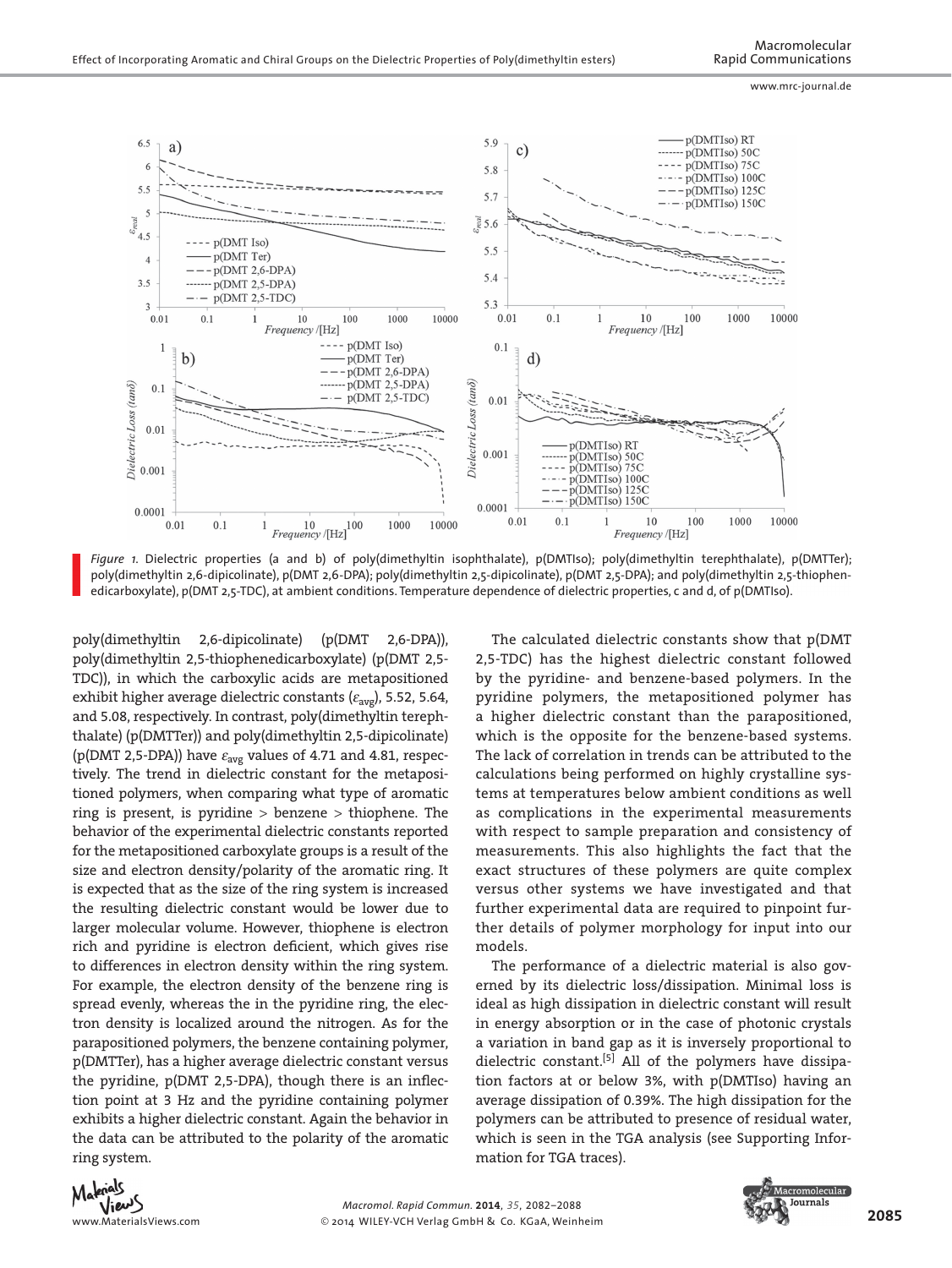The incorporation of aromatic rings also serves to increase the thermal stability of the polymers as a result of the increase in the rigidity of the polymer and the number of bonds that need to be broken, in the case of aromatic systems two 1.5 bonds need to be broken in order for scission of the polymer chain to occur. The aromatic polymers are all stable to temperatures >250 °C with increased degradation rate not occurring until ca. 300 °C. As highlighted in the previous paragraph, p(DMTIso) exhibits a dielectric constant of 5.52 with a dissipation well below 1%. Therefore, temperature dependence on the dielectric properties of this polymer was looked at further (Figure 1c,d). As the temperature is increased, the dielectric constant is lowered due to the removal of residual solvent and at temperatures ≥125 °C, the dielectric constant is enhanced as a result of heightened thermal energy allowing the dipoles to align faster to the applied electric field. As expected, the dissipation factor increases with temperature due to thermal loss resulting from friction caused from the movement of polymer chains. Fortunately, the dissipation remains below 1% for much of the frequency range. However, at elevated temperatures, exposure to air may cause oxidation resulting in electrical breakdown at these temperatures. The conditions of these experiments, therefore, were run in order to mimic dielectric materials used in

applications where they may be exposed oxygen in the air and it is expected that this represents the worst case scenario and further testing in an inert environment would lead to enhancement of the dielectric properties. It is hoped that by increasing the maximum operating temperature the emphasis on device cooling will be less stringent.

#### **3.3. Chiral Center Containing Poly(dimethyltin esters)**

 Controlling the crystallinity of polymers has been shown both theoretically and experimentally to have effects on the electronic properties of polymers. Sun et al. have carried out calculations on crystalline and amorphous materials that show amorphous polymers have higher breakdown strength due to the absence of cavities in which charge can accumulate and migrate from and which are inherent in highly crystalline materials.<sup>[25]</sup> Wu et al., in their paper describing the synthesis and characterization of an amorphous polythiourea, relate the improvement in conduction loss to random dipoles in the amorphous material causing stronger scattering of charge carriers.<sup>[7i]</sup> In our systems, we can control crystallinity by employing a diacid that contains chiral centers, in this case tartaric acid. The D- and L- forms of tartaric acid lead to more amorphous materials since chain packing is disrupted due to the two



*Figure 2.* XRD patterns of homopolymers (a) of poly(dimethyltin esters) based on D-, L-, and a racemic mixture of D- and L-tartaric acid, p(DMT D-Tar), p(DMT L-Tar), and p(DMT DL-Tar), respectively. XRD patterns of copolymers (b) of poly(dimethyltin esters) using a 50/50 feed ratio of glutaric acid/tartaric acid, p(DMT 50/50 Glu/D-Tar), p(DMT 50/50 Glu/L-Tar), and p(DMT 50/50 Glu/DL-Tar). Dielectric properties (c and d) of p(DMT D-Tar), p(DMT 50/50 Glu/D-Tar), p(DMT 50/50 Glu/L-Tar), and p(DMT 50/50 Glu/DL-Tar) at ambient conditions.



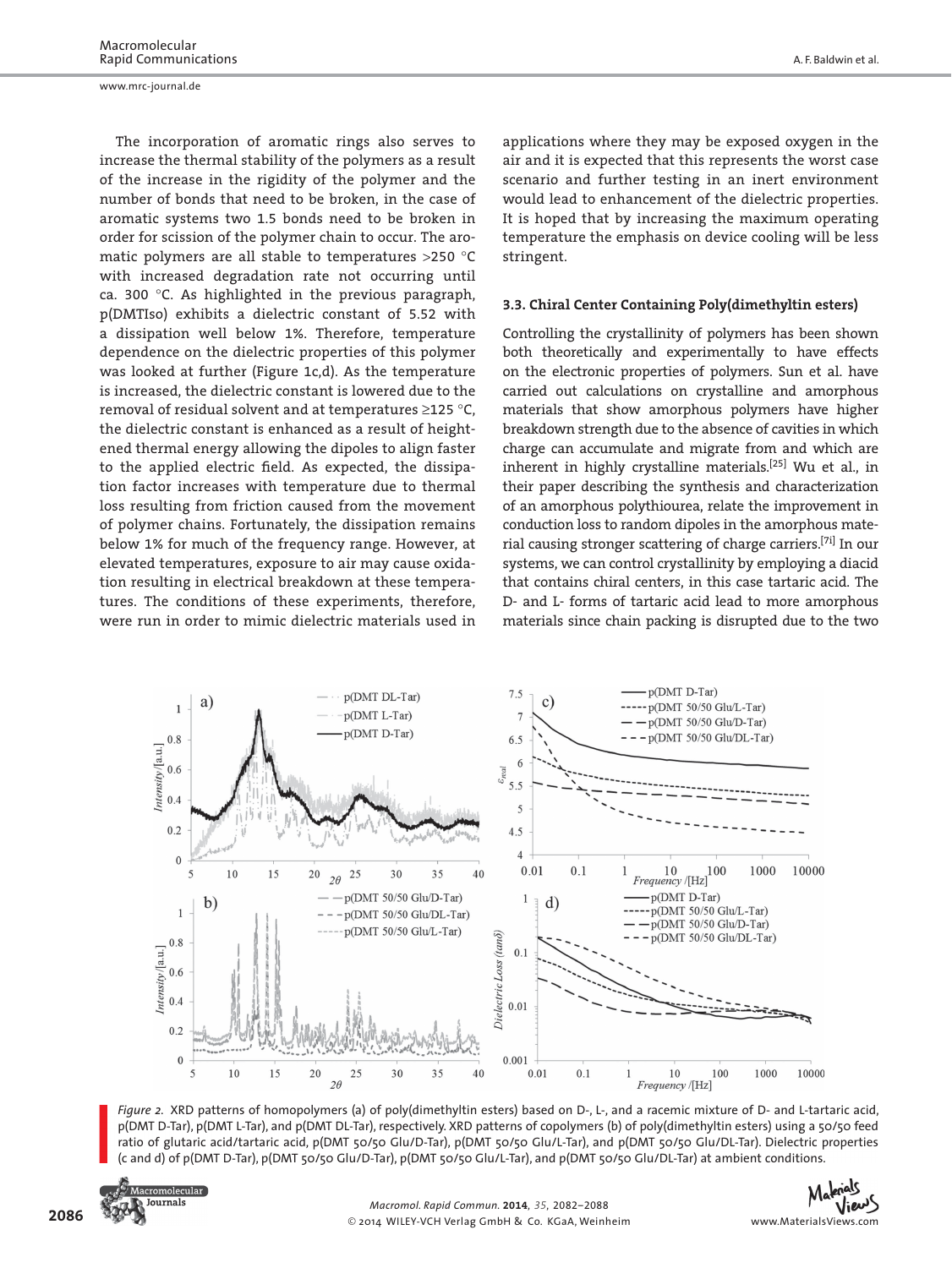hydroxyl groups being in the same plane. A more crystalline polymer can be synthesized by using some mixture of the enantiomers, in this case the racemate, since tighter chain packing can be achieved. This is confirmed through XRD, Figure 2a, which show a broad diffraction pattern for poly(dimethyltin D-tartrate) (p(DMT D-Tar)) and poly(dimethyltin L-tartrate) (p(DMT L-Tar)) compared to the more well-defined diffraction pattern of poly(dimethyltin DL-tartrate) (p(DMT DL-Tar)). The hydroxyl groups also serve to enhance chain–chain interaction as a result of the possibility for hydrogen bonding between -OH groups or the coordination of the electron lone pairs with the tin atom in competition with the carbonyl oxygen atom. Copolymers of glutaric acid with the various tartaric acid enantiomers were also synthesized to see if crystallinity and coordination complexes could be tailored. The XRD patterns, Figure 2b, of these copolymers show that the polymers using 50/50 feed ratios of the diacids are crystalline in nature.

 Pellets were pressed in order to compare the dielectric properties of the polymers (Figure 2c,d). As expected the homopolymer, p(DMT D-Tar), had a higher dielectric constant,  $\varepsilon_{\text{avg}}$  of 6.18, compared to the copolymers as a result of the higher volume of dipoles per unit. Unfortunately, p(DMT DL-Tar) could not be tested as the pellet easily crumbled. This could be due to p(DMT DL-Tar) being lower in molecular weight compared to p(DMT D-Tar) though this was not confirmed. Pellets of the copolymers showed that the incorporation of the amorphous tartaric acid led to a higher dielectric constant, 5.31 and 5.55 for D-Tar- and L-Tar-based systems, respectively, versus 4.97 for the DL-Tar system. The dissipation of the polymers is higher than the aromatic systems, >1% for all polymers with p(DMT 50/50 Glu/DL-Tar) having a dissipation >5%. However, it is shown that using an enantiomerically pure tartaric acid, which can impart more amorphous regions within the matrix, is more beneficial as the dissipation/ conduction loss of these copolymers is about five times lower than of the copolymer containing the racemic mixture of D- and L-tartaric acid. The theoretical calculations also show the p(DMT D-Tar) to have a higher dielectric constant versus the copolymers, though the more crystalline p(DMT 50/50 Glu/DL-Tar) has a higher dielectric constant compared to the other two copolymers. Again this can be attributed to the calculations being done on fully crystalline systems, whereas it is known that there is some semicrystalline nature in these polymers.

# **4. Conclusion**

 In summary, we have shown the effect of two different variables, aromaticity and chirality, on the dielectric properties of poly(dimethyltin esters), which may be employed in a number of applications where a dielectric layer is required. All of the polymer systems exhibit dielectric constants >4.5 with dissipation between 0.1% and 10%. From these results, it is shown that having an aromatic ring improves the thermal stability of these polymers and that the nature of the ring is not as critical to the dielectric properties as the positioning on the ring of the dimethyltin dicarboxylate is. Also, incorporating diacids that can impart a more amorphous nature into the polymer chain are beneficial to the dielectric properties. This work included the use of state-of-the-art calculations at the level of DFT to model the polymer structures and from these configurations predict the resulting dielectric constants. There is a good correlation between theoretical and experimental results but some work still needs to be done due to the highly complex coordination complexes that are formed. However, based on these observations, we now have the knowledge to improve upon these materials, possibly having both functionalities present in the polymer backbone, for a second generation.

# **Supporting Information**

 Supporting Information is available from the Wiley Online Library or from the author.

 Acknowledgements: This work was supported by a Multi-University Research Initiative (MURI) grant from the Office of Naval Research, under award number N00014-10-0944. The authors thank JoAnne Ronzello for performing all dielectric measurements, Maximilian Amsler, and Stefan Goedecker for making available the minima-hopping method code.

Received: September 9, 2014; Revised: October 7, 2014; Published online: November 10, 2014; DOI: 10.1002/marc.201400507

Keywords: density function theory (DFT); dielectric properties; organometallic polymers; structure-property relations; X-ray diffraction (XRD)

- [1] a) P. M. Hergenrother, *High Perform. Polym.* 2003, 15, 3; b) V. K. Thakur, M. R. Kessler, in *Advance Energy Materials*, Vol. 1 (Eds: A. Tiwari, S. Valyukh), Scrivener Publishing, Beverly, MA, USA **2014** , Ch. 5 .
- [2] a) Y.-G. Ha, K. Everaerts, M. C. Hersam, T. J. Marks, Acc. Chem. *Res.* **2014** , *47* , 1019 ; b) T. Diekmann , U. Hilleringmann , in  *Physical and Chemical Aspects of Organic Electronics* , Vol. *1* (Ed: C. Wöll), Wiley-VCH, Weinheim, Germany 2009, Ch. 18.
- [3] G. M. Rebeiz, in *RF MEMS: Theory, Design, and Technology,* Wiley , Hoboken, NJ, USA **2003** .
- [4] N. Camaioni , R. Po , *J. Phys. Chem. Lett.* **2013** , *4* , 1821 .
- [5] W. Zhou, V. Nair, G. Thiruvengadam, in *Photonic Crystal Materials and Devices IV. Proc. of SPIE, Vol. 6128 (Eds: A. Adibi,* S.-Y. Lin, A. Scherer), SPIE, Bellingham Washington 2006, 61280B(1-8).
- [6] a) C. C. Wang, G. Pilania, S. A. Boggs, S. Kumar, C. Breneman, R. Ramprasad, *Polymer* 2014, 55, 979; b) V. Sharma,